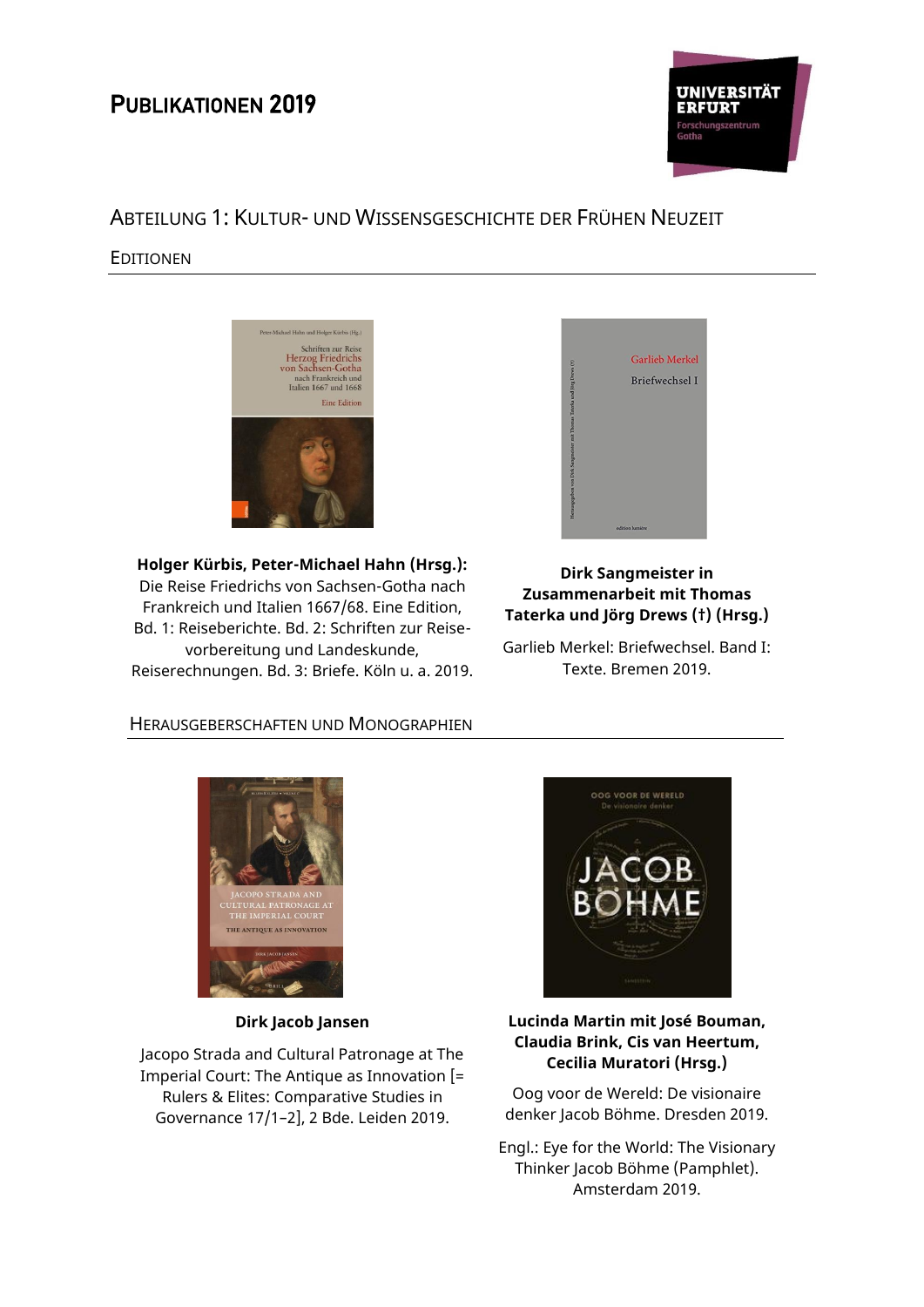

**Lucinda Martin mit Claudia Brink, Cecilia Muratori (Hrsg.)**

Light in Darkness: The Mystical Philosophy of Jacob Böhme. Dresden 2019.



**Markus Meumann mit Claire Gantet (Hrsg.)**

Les échanges savants franco-allemands au XVIIIe siècle. Transferts, circulations, réseaux. Rennes 2019.



## **Martin Mulsow, Asaph Ben-Tov (Hrsg.)**

Knowledge and Profanation. Transgressing the Boundaries of Religion in Premodern Scholarship. Leiden 2019.



## **Martin Mulsow mit Martin Fuchs, Antje Linkenbach, Bernd-Christian Otto, Rahul Bjørn Parson und Jörg Rüpke (Hrsg.)**

Religious Individualisation. Historical Dimensions and Comparative Perspectives. 2 Bde. Berlin 2019.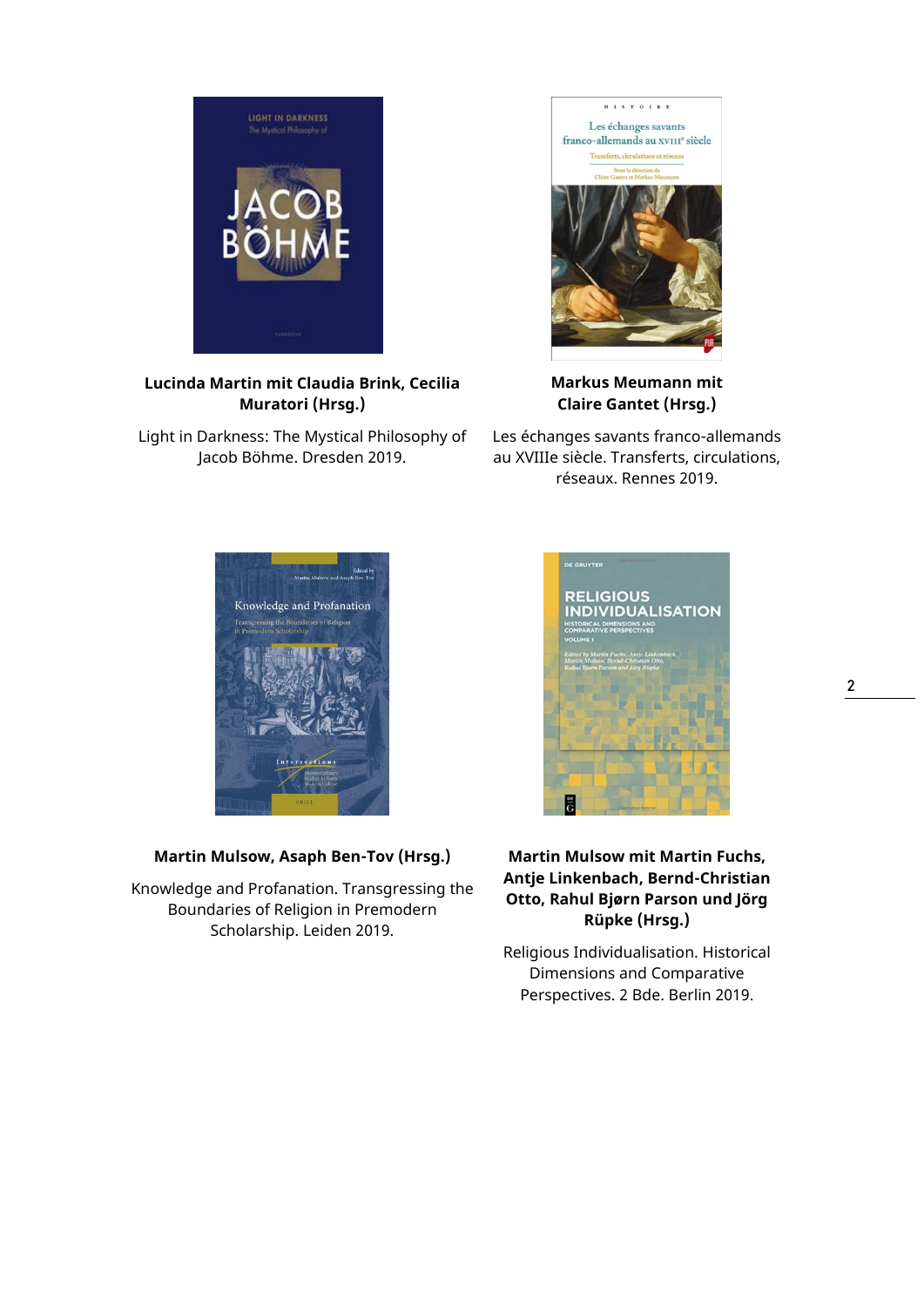

#### **Bernhard Schirg mit Bernd Roling (Hrsg.)**

Boreas rising. Antiquarianism and the building of national narratives in 17th and 18th century Scandinavia. Berlin u. a. 2019.

#### **AUFSÄTZE**

**Kirsten Eppler:** Jean-Jacques Chifflet Anastasis Childerici I. Francorvm Regis […] (1655) und Leonhard David Hermann Maslographia Oder Beschreibung Des Schlesischen Massel […] mit seinen Schauwürdigkeiten (1711), in: Ulrich Pfisterer, Cristina Ruggero (Hrsg.), Phönix aus der Asche. Bildwerdung der Antike – Druckgraphiken bis 1869 / L'Araba Fenice. L'Antico visualizzato nella grafica a stampa fino al 1869. Veröffentlichungen des Zentralinstituts für Kunstgeschichte in München, Bd. 50, Ausstellung München Zentralinstitut für Kunstgeschichte, 27. Juni – 22. September 2019. Petersberg 2019, S. 233–234, S. 236–238.

**Volker Heenes:** Jacopo Strada, in: INC Compte Rendu 66 (2019), S. 17–34.

**Dirk Jacob Jansen, Gudula Metze:** After the antique and 'all'antica'. Recently identified drawings from Jacopo Strada's workshop, in: Roberta Piccinelli, Deanna Shemek, Luisa Onesta Tamassia (Hrsg.): Itinera chartarum. 150 anni dell'Archivio di Stato di Mantova. Saggi in onore di Daniela Ferrari. Mailand 2019, S. 262–269.

**Mikkel Munthe Jensen, Howard Hotson, Gabriella Martinez, Dagmar Mrozik, Thomas Wallnig:** IV.5 Prosopographies of the Republic of Letters, in: Howard Hotson, Thomas Wallnig (Hrsg.): Reassembling the Republic of Letters in the Digital Age – Standards, Systems, Scholarship. Göttingen 2019, S. 371–399, open access, URL: [https://univerlag.uni-goettingen.de/handle/](https://univerlag.uni-goettingen.de/handle/3/isbn-978-3-86395-403-1) [3/isbn-978-3-86395-403-1;](https://univerlag.uni-goettingen.de/handle/3/isbn-978-3-86395-403-1) darin: Howard Hotson, Mikkel Munthe Jensen: Universities as Point of Departure, S. 373–377; Mikkel Munthe Jensen: Charting the Travels of Nordic Academics via VIA (Virtual Itineraries of Academics), S. 378–383.

**Lucinda Martin:** Holding up a Mirror to Humanity: Jacob Böhme, his Descendants and the Roots of Modern Human Rights, in: Claudia Brink, Lucinda Martin und Cecilia Muratori (Hrsg.): Light in Darkness: The Mystical Philosophy of Jacob Böhme. Dresden 2019, S. 155–163.

**Lucinda Martin:** Myth and Reality: Jacob Böhme in his Portraits, in: Claudia Brink, Lucinda Martin und Cecilia Muratori (Hrsg.): Light in Darkness: The Mystical Philosophy of Jacob Böhme. Dresden 2019, S. 17–30.

**Markus Meumann:** Les illuminés dits de Bavière et la France, in: Claire Gantet, Markus Meumann (Hrsg.): Les échanges savants franco-allemands au XVIIIe siècle. Transferts, circulations, réseaux. Rennes 2019, S. 299–316.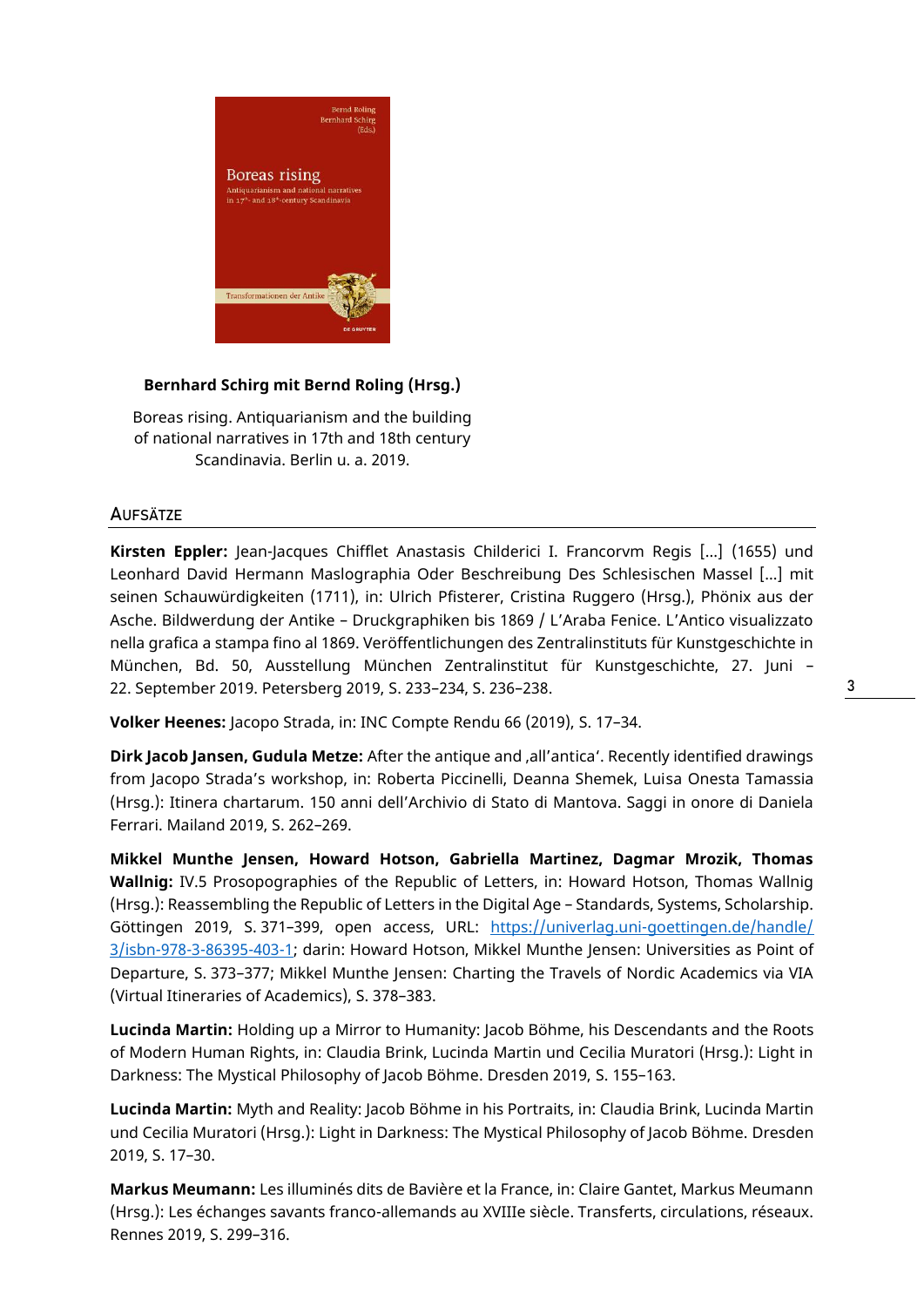**Markus Meumann mit Claire Gantet:** Introduction, in: Claire Gantet, Markus Meumann (Hrsg.): Les échanges savants franco-allemands au XVIIIe siècle. Transferts, circulations, réseaux. Rennes 2019, S. 7–18.

**Martin Mulsow:** The Seventeeth Century Confronts the Gods: Bishop Huet, Moses and the Dangers of Comparison, in: Martin Mulsow, Asaph Ben-Tov (Hrsg.): Knowledge and Profanation. Transgressing the Boundaries of Religion in Premodern Scholarship. Leiden 2019, S. 159–196.

**Martin Mulsow:** Dividualization and Relational Authorship: From the the Huguenot *Republique des lettres* to Practices of Clandestine Writing, in: Martin Fuchs, Antje Linkenbach, Martin Mulsow, Bernd-Christian Otto, Rahul Bjørn Parson und Jörg Rüpke (Hrsg.): Religious Individualisation. Historical Dimensions and Comparative Perspectives. Berlin 2019, Bd. 1, S. 475–495.

**Martin Mulsow:** Mnemohistory and the Reconstruction of Real Transmission: A Double Helix?, in: Aegyptiaca. Journal of the History of Reception of Ancient Egypt 4 (2019), S. 1–14.

**Otto, Rahul Bjørn Parson, Jörg Rüpke (Hrsg.):** Religious Individualisation. Historical Dimensions and Comparative Perspectives. Berlin 2019, S. 1–31.

**Martin Mulsow mit John Christian Laursen:** Georg Michael Heber on Legal Scepticism in Early Modern Germany, in: Jeffrey D. Burson, Anton M. Matytsin (Hrsg.): The Skeptical Enlightenment: Doubt and Certainty in the Age of Reason. Liverpool 2019, S. 69–88.

**Martin Mulsow mit Anne-Simone Rous:** Heinrich Friedrich Diez in Konstantinopel. Seine chiffrierten Briefe an Dohm und die Fallstricke der Diplomatie, in: Christoph Rauch (Hrsg.): Heinrich Friedrich Diez. Berlin 2019, S. 1–22.

**Martin Mulsow mit Anne Saada:** Heumann, Münchhausen und die Gründung der Göttinger Universität. Eine Geschichte in Briefen, in: Karsten Engel (Hrsg.): Wissenschaft in Korrespondenzen. Göttinger Wissensgeschichte in Briefen. Göttingen 2019, S. 39–56.

**Bernhard Schirg:** The Northern Face of January. Narratives of early cultural history between Rome and their appropriation in Swedish antiquarianism (Janus, Saturn, Numa), in: Bernd Roling, Bernhard Schirg (Hrsg.): Boreas rising. Antiquarianism and the building of national narratives in 17th and 18th century Scandinavia. Berlin u. a. 2019, S. 151–178.

**Bernhard Schirg:** Pietro Lazzaroni professore di retorica e poesia a Pavia, in: Profili di umanisti bresciani. Seconda serie, ed. Carla Maria Monti. Travagliato u. a. 2019, S. 151–180.

**Bernhard Schirg** mit Bernd Roling: Introduction, in: Bernd Roling, Bernhard Schirg (Hrsg.): Boreas rising. Antiquarianism and the building of national narratives in 17th and 18th century Scandinavia. Berlin u. a. 2019, S. 1–12.

**Erik Liebscher:** Das adelige Ich. Praktiken der Subjektivierung in den Tagebüchern Christian Georg von Helmolts (1728–1805) und Karl Heinrich Julius von Salischs (1769–1838), in: Mitteilungen der Residenzen-Kommission der Akademie der Wissenschaften zu Göttingen. Neue Folge: Stadt und Hof 8 (2019), S. 161–171.

**Martin Mulsow:** Transferts savants clandestins et critique du canon biblique: De Firmin Abauzit à Gotthold Ephraim Lessing, in : Claire Gantet, Markus Meumann (Hrsg.): Les échanges savants franco-allemands au XVIIIe siècle. Transferts, circulations, réseaux. Rennes 2019, S. 1–18.

**Martin Mulsow:** History of Knowledge, in: Marek Tamm, Peter Burke (Hrsg.): Debating New Approaches to History. London 2019, S. 159–173 und 179–187.

**Martin Mulsow:** Die Illuminaten über die Verbesserung der Juden. Mit der Edition einer unbekannten Rede Schlichtegrolls zum Tode Moses Mendelssohns aus dem Jahr 1786, in: Mendelssohn-Studien 18 (2019), S. 93–116.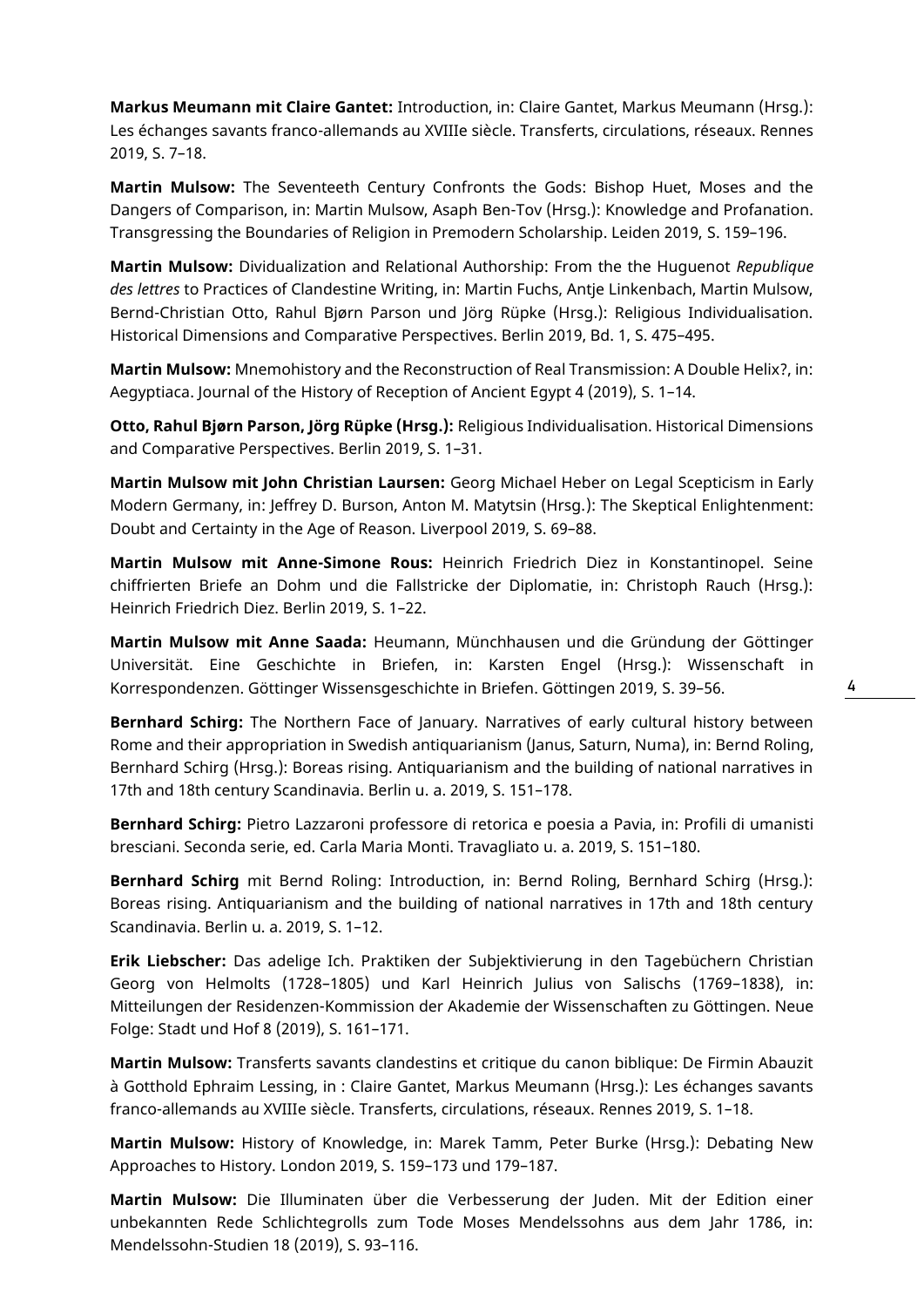**Martin Mulsow:** De peccato originali / Über die Erbsünde (1678): Die Bibel als Sexgeschichte, in: Markus Krajewski, Harun Maye (Hrsg.): Böse Bücher. Inkohärente Texte von der Renaissance bis zur Gegenwart. Berlin 2019, S. 39–56 und 223–228.

**Martin Mulsow:** Art. Arpe, Peter Friedrich, in: Frühe Neuzeit in Deutschland 1620–1720. Literaturwissenschaftliches Verfasserlexikon, Bd. 1, Berlin 2019, Sp. 316–326.

**Martin Mulsow mit Asaph Ben-Tov:** Introduction, in: Martin Mulsow, Asaph Ben-Tov (Hrsg.): Knowledge and Profanation. Transgressing the Boundaries of Religion in Premodern Scholarship. Leiden 2019, S. 1–6.

**Martin Mulsow mit Shahzad Bashir, Matthias Engmann und Riccarda Suitner:** Afterword: Parting the Self, in: Martin Fuchs, Antje Linkenbach, Martin Mulsow, Bernd-Christian Otto, Rahul Bjørn Parson und Jörg Rüpke (Hrsg.): Religious Individualisation. Historical Dimensions and Comparative Perspectives. Berlin 2019, S. 511–513.

**Mikkel Munthe Jensen, Marco Quaggiotto & Joëlle Weis:** VIA – Virtual Itineraries of Academics. A Digital Exploration Tool for Early Modern Academic Travels, in: Jahrbuch der Österreichischen Gesellschaft zur Erforschung des 18. Jahrhunderts (2019), S. 13–30

**Lucinda Martin [zusammen mit Cecilia Muratori]:** Jacob Böhme's Main Concepts, in: Claudia Brink, Lucinda Martin und Cecilia Muratori (Hrsg.): Light in Darkness: The Mystical Philosophy of Jacob Böhme. Dresden 2019, S. 50–123.

**Lucinda Martin [zusammen mit Cecilia Muratori, Leigh T.I. Penman und Mike Zuber]:** The Diffusion of Böhme's Thought, in: Claudia Brink, Lucinda Martin und Cecilia Muratori (Hrsg.): Light in Darkness: The Mystical Philosophy of Jacob Böhme. Dresden 2019, S. 124–146.

#### TAGUNGSBERICHTE UND REZENSIONEN

Marian Hefter: Tagungsbericht "Gefährliche Freundschaften. Wissenschaftliches Kolloquium für Martin Mulsow zum 60. Geburtstag", in: H-Soz-Kult [21.11.2019], URL: [https://www.hsozkult.de/](https://www.hsozkult.de/conferencereport/id/tagungsberichte-8530) [conferencereport/id/tagungsberichte-8530.](https://www.hsozkult.de/conferencereport/id/tagungsberichte-8530)

**Holger Kürbis (Rez.):** Lydia Klöppel (Hrsg.): Standfest. Bibelfest. Trinkfest. Johann Friedrich der Großmütige – Der letzte Ernestiner Kurfürst. Regensburg 2018, in: sehepunkte (19.2019, Nr. 10), URL: [http://www.sehepunkte.de/2019/10/33090.html.](http://www.sehepunkte.de/2019​/10/33090.html)

**Lucinda Martin (Rez.):** Ludwig Volkmann (Übers.), Robin Raybould (Hrsg.): Hieroglyph, Emblem, and Renaissance Pictography. Leiden, Boston 2018, in: Aries 19.2 (2019), S. 299–300.

**Bernhard Schirg (Rez.):** Markus Schürer: Die Enzyklopädie der berühmten Männer und Frauen. Domenico Bandini, sein "Fons memorabilium universi" und die kompilatorische Biographik der Renaissance. Tübingen 2017, in: Quellen und Forschungen aus italienischen Archiven und Bibliotheken 98 (2019), S. 589–591.

#### **SONSTIGES**

**Mikkel Munthe Jensen (Hrsg.):** Natural Law 1625-1850: Database (Erfurt, Gotha, Jena: ThULB, 2019-) [Online Database], URL: [http://naturallawdatabase.thulb.uni-jena.de.](http://naturallawdatabase.thulb.uni-jena.de/)

**Lucinda Martin:** Audio Tour of the exhibition *Light in Darkness*, in: Secret of Western Esotericism Podcast, 16.05.2019, Moderator: Earl Fontainelle, [https://drive.google.com/file/d/](https://drive.google.com/file/d/1rJC83xhH52PEsQIsvdOl_xq7WR07gUD-/view?us) 1rJC83xhH52PEsQIsvdOl\_xq7WR07qUD-/view?us.